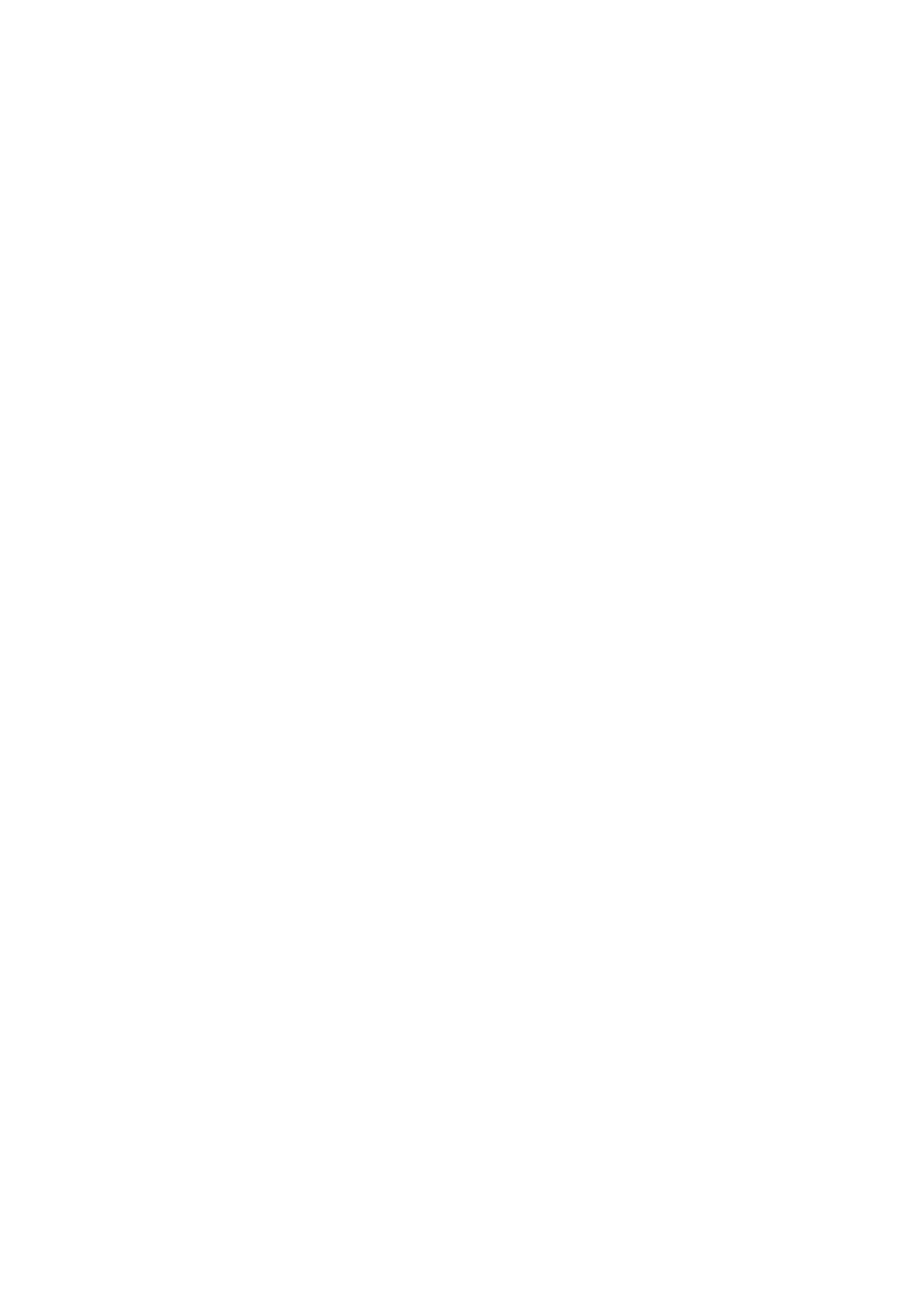# Louvre Tests

#### **Carried out for:**

#### **Architectural Profiles Ltd**

Cockayne House Crockhamwell Road Woodley Reading **Berkshire** RG5 3JH

Contract: **Report 55967/1**

Date: **1 March 2012**

Issued by: **BSRIA Limited** Old Bracknell Lane West, Bracknell, Berkshire RG12 7AH UK

Telephone: +44 (0)1344 465600

Fax: +44 (0)1344 465626

E: bsria@bsria.co.uk W: www.bsria.co.uk

| Compiled by:                | Approved by:                                              |  |  |
|-----------------------------|-----------------------------------------------------------|--|--|
| <b>Name: Andrew Freeth</b>  | <b>Name: Mark Roper</b>                                   |  |  |
| <b>Title:</b> Test Engineer | <b>Title:</b> Senior Test Engineer<br>MicroClimate & Test |  |  |

This report must not be reproduced except in full without the written approval of an executive director of BSRIA. It is only intended to be used within the context described in the text.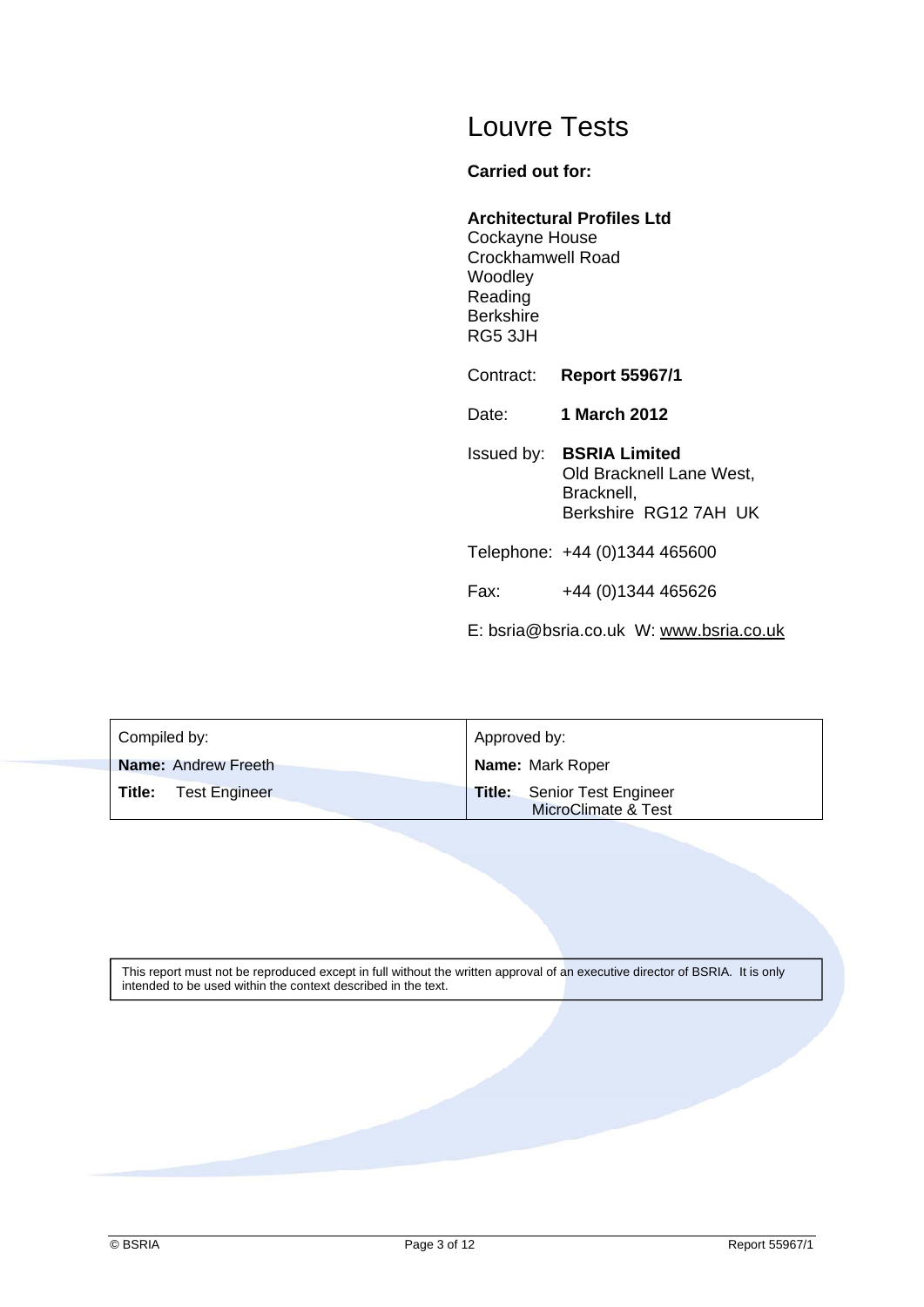# **CONTENTS**

| 3 |  |
|---|--|

# **APPENDICES**

# **TABLES**

| Table 1 |  |  |
|---------|--|--|
|---------|--|--|

# **PHOTOGRAPHS**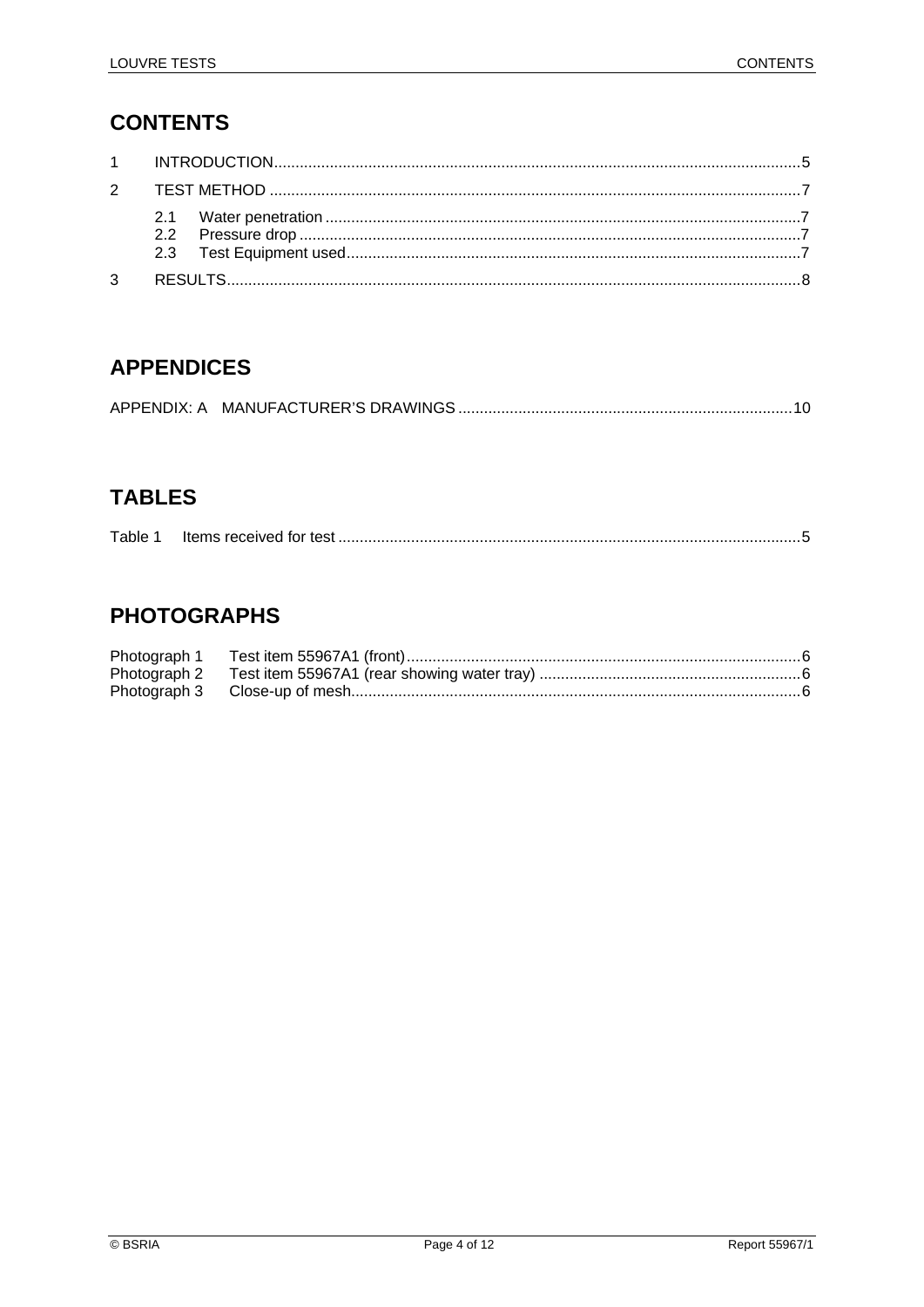# **1 INTRODUCTION**

This report concerns tests conducted on a louvre to determine the Rainwater Penetration and Coefficient of Entry performance curves with the test methods contained within EN 13030 : 2001. The work was commissioned by Architectural Profiles Ltd. and was carried out at BSRIA on 14 - 15 February 2012, under Purchase Order number 2503/R+D/ 12.

#### **Table 1 Items received for test**

| <b>Test Item</b> | <b>BSRIA ID</b> |
|------------------|-----------------|
| AP70 LB4         | 55967A1         |

#### **Test item information**

| <b>Contract</b>          | 55967                               |
|--------------------------|-------------------------------------|
| <b>Date</b>              | 15 February 2012                    |
| <b>Manufacturer</b>      | <b>Architectural Profiles Ltd</b>   |
| <b>Louvre Model</b>      | AP70 LB4                            |
| <b>Material</b>          | Aluminium                           |
| <b>Painted</b>           | No.                                 |
| <b>Blade Height</b>      | 980 mm                              |
| <b>Blade Width</b>       | 970 mm                              |
| <b>Blade Depth</b>       | 100 mm                              |
| <b>Frame Depth</b>       | 190 mm (400mm including water tray) |
| No. of Blades            | 9                                   |
| <b>Blade Pitch</b>       | 100 mm                              |
| <b>Blade Angle</b>       | $45^{\circ}$                        |
| No. of Banks             | 1                                   |
| <b>Guard Type</b>        | Insect                              |
| <b>Guard Spacing</b>     | 45 mm approx                        |
| <b>Side Channels</b>     | No                                  |
| <b>Water Drip Tray</b>   | Yes                                 |
| <b>Blade Orientation</b> | Horizontal                          |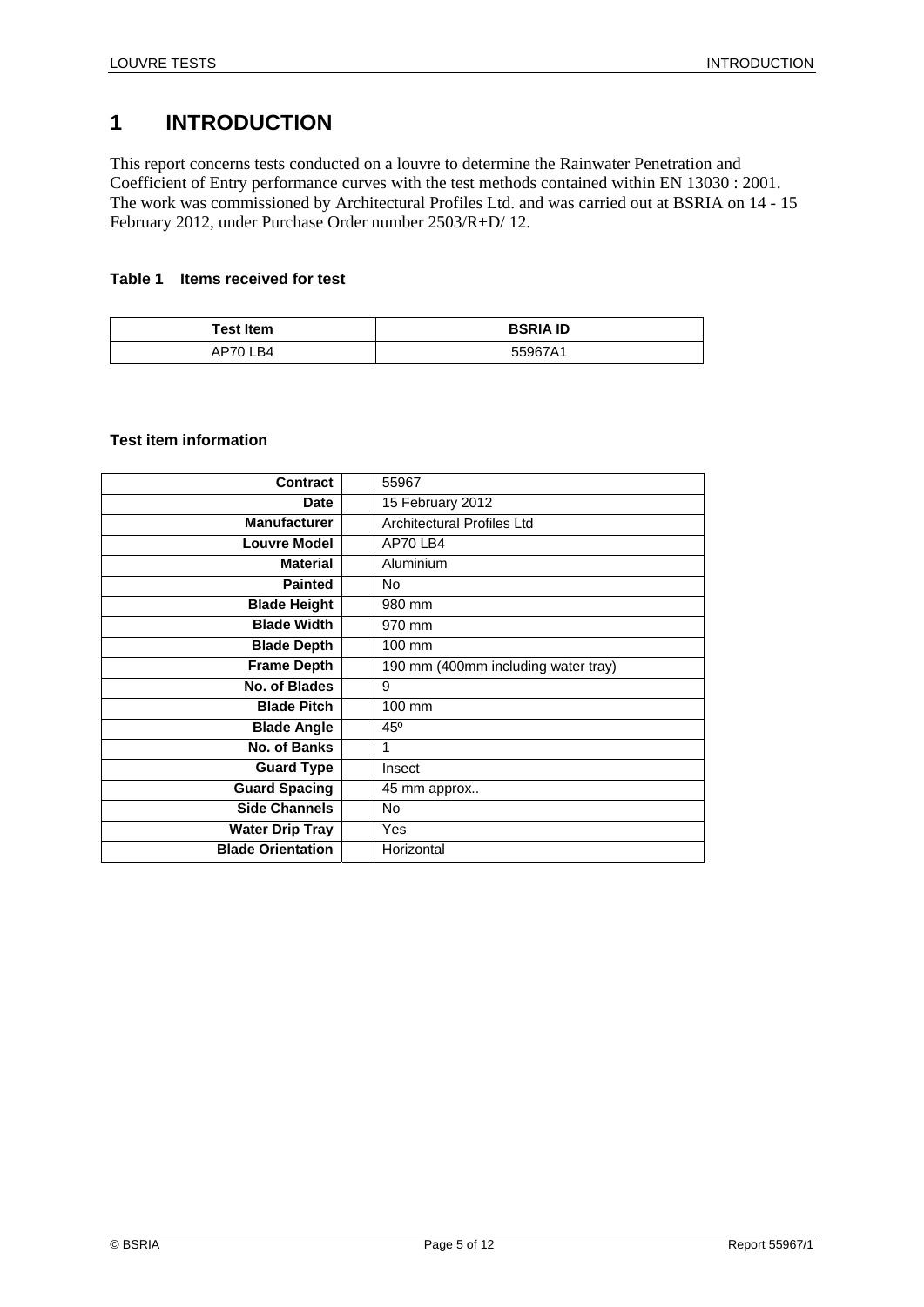

**Photograph 1 Test item 55967A1 (front)** 

**Photograph 2 Test item 55967A1 (rear showing water tray)** 



**Photograph 3 Close-up of mesh** 

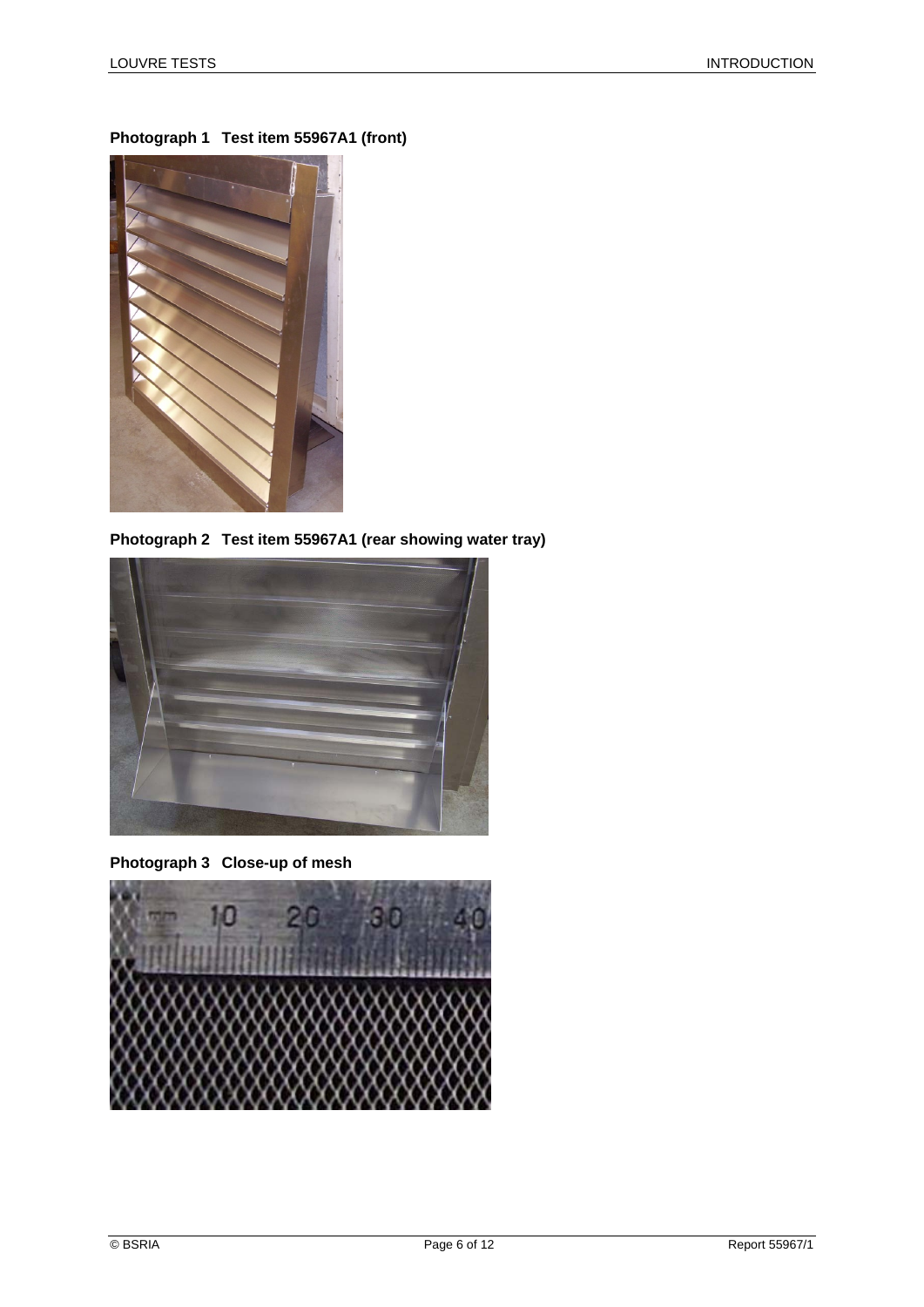# **2 TEST METHOD**

A graphical representation of the rig used during testing



The test comprises of two parts:

#### **2.1 WATER PENETRATION**

The weather louvre is subjected to fan driven wind at a speed of 13 m/s and water sprayed as rainfall at a rate of 75 l/h. In addition to the simulated wind and rain, air is drawn through the louvre at various set velocities (0, 0.5, 1.0, 1.5, 2.0, 2.5, 3.0 and 3.5 m/s).

Each test is to run for a minimum of 30 minutes or until the results become stable. Each test is preceded by a suitable 'pre-test' soak which is usually around 30 minutes.

The penetrated water is collected in the collection duct and is measured and recorded against time elapsed.

A range of measurements are taken to give the characteristic curve for the test louvre.

#### **2.2 PRESSURE DROP**

This is measured by attaching the test louvre to the front of the Aerodynamic Measuring Section after it is separated from the main rig.

Pressure tappings are used to record the static pressure within the plenum during testing. The airflow volume is calculated from the differential pressure at the measuring cones. The plenum has a set of settling screens within to produce even flow through the cones and therefore give accurate reading of the total volume.

By adjusting the fan speed, the total airflow through the system varies and therefore changes the pressure on the louvre under test. A range of measurements are taken to give the characteristic curve for the test louvre.

#### **2.3 TEST EQUIPMENT USED**

| <b>Test equipment</b>    | <b>BSRIA ID</b> |
|--------------------------|-----------------|
| Water supply measurement | 352             |
| Rain measuring system    | 353             |
| Airflow cones            | 364             |
| Micromanometer           | 708             |
| <b>Scales</b>            | 149             |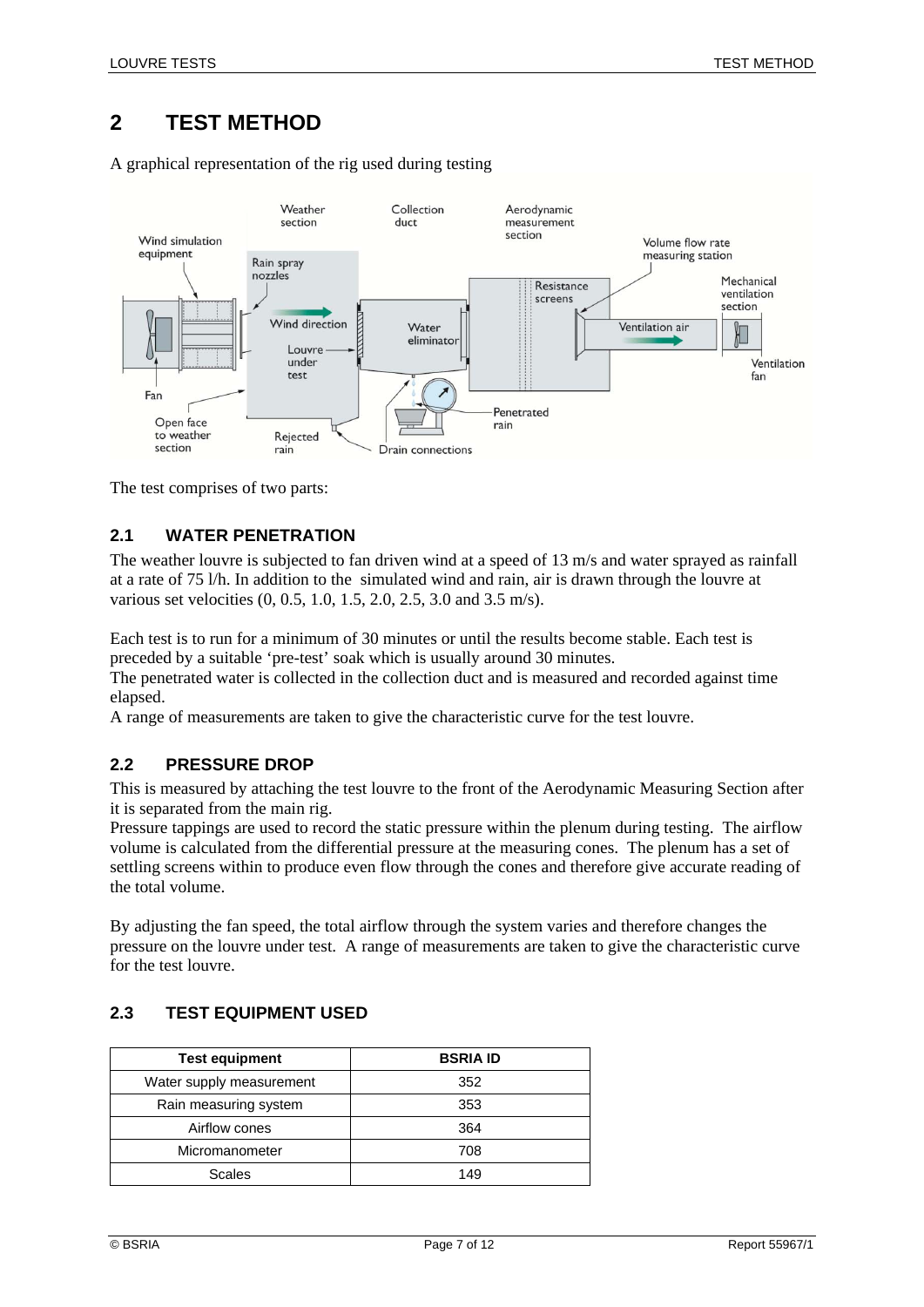### **3 RESULTS**

#### **Rainwater Penetration**

| MANUFACTURER | <b>MODEL</b>                     | Architectural Profiles Ltd<br>AP70 LB4 |              |                         |                                                                  |                  | Date 14/02/2012<br>Contract 55967 |        |
|--------------|----------------------------------|----------------------------------------|--------------|-------------------------|------------------------------------------------------------------|------------------|-----------------------------------|--------|
|              | Simulated rainfall<br>Wind speed | 75<br>13.0                             | mm/hr<br>m/s |                         | louvre height<br>louvre width<br>louvre area $0.951 \text{ m}^2$ | 980 mm<br>970 mm |                                   |        |
|              |                                  | <b>VENTILATION RATE</b>                |              | <b>WATER FLOW RATES</b> |                                                                  |                  |                                   |        |
|              | Volume<br>$m^3/s$                | Velocity<br>m/s                        |              | Supply<br>l/h           | Penetrated<br>l/h                                                |                  | <b>Effectiveness</b>              | Class  |
|              |                                  |                                        |              |                         |                                                                  |                  |                                   |        |
|              | 0.00<br>0.48                     | 0.00<br>0.50                           |              | 93.0<br>93.0            | 0.4<br>1.1                                                       |                  | 99.5%<br>98.4%                    | A<br>B |
|              | 0.95                             | 1.00                                   |              | 93.0                    | 1.5                                                              |                  | 97.9%                             | B      |
|              | 1.43                             | 1.50                                   |              | 93.0                    | 2.6                                                              |                  | 96.3%                             | B      |
|              | 1.90<br>2.38                     | 2.00<br>2.50                           |              | 93.0<br>93.0            | 5.6<br>16.6                                                      |                  | 92.1%<br>76.7%                    | C<br>D |
|              | 2.85                             | 3.00                                   |              | 93.0                    | 33.2                                                             |                  | 53.5%                             | D      |
|              | 3.33                             | 3.51                                   |              | 93.0                    | 41.4                                                             |                  | 42.0%                             | D      |
|              |                                  |                                        |              |                         |                                                                  |                  |                                   |        |

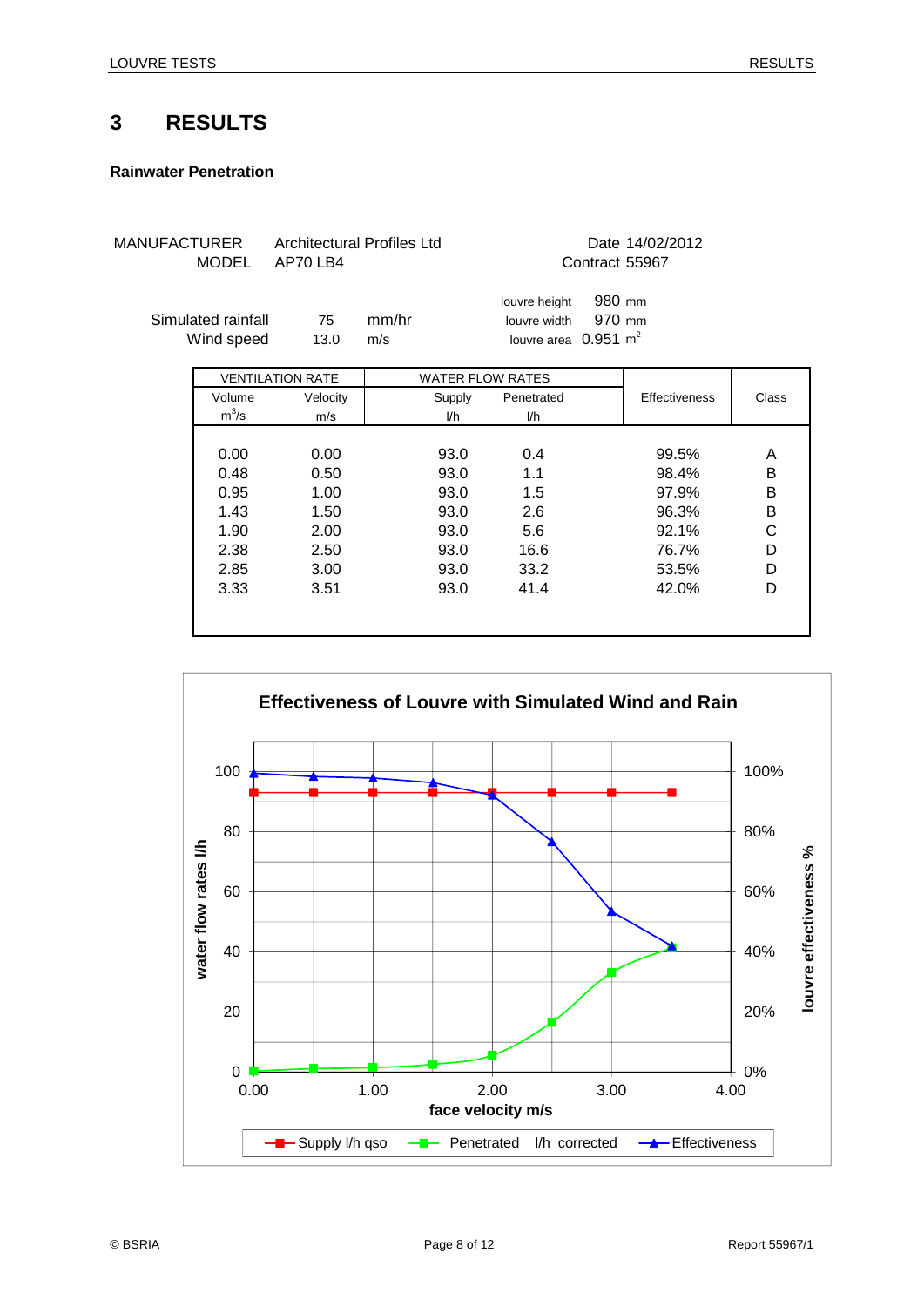#### **Coefficient of Entry**

| MANUFACTURER<br><b>MODEL</b> |                                                                            | <b>Architectural Profiles Ltd</b><br>AP70 LB4                        |                                                                               | Date 14/02/2012<br>Contract 55967                                                   |                                                                               |  |
|------------------------------|----------------------------------------------------------------------------|----------------------------------------------------------------------|-------------------------------------------------------------------------------|-------------------------------------------------------------------------------------|-------------------------------------------------------------------------------|--|
|                              | air temperature<br>barometer                                               | 16<br>°C<br>1015 mbar<br>air density 1.218 kg/m <sup>3</sup>         | louvre height<br>louvre width<br>louvre area                                  | 980 mm<br>970 mm<br>$0.951 \text{ m}^2$                                             |                                                                               |  |
|                              |                                                                            | louvre face velocity                                                 | air flow rate                                                                 |                                                                                     |                                                                               |  |
|                              | louvre pd                                                                  |                                                                      | test                                                                          | theoretical                                                                         | coefficient                                                                   |  |
|                              | Pascals                                                                    | m/s                                                                  | $m^3/s$                                                                       | $m^3/s$                                                                             | $\mathrm{C_{e}}$                                                              |  |
|                              | 282.0<br>266.0<br>238.0<br>205.0<br>161.0<br>110.0<br>58.0<br>38.5<br>18.0 | 4.15<br>4.03<br>3.82<br>3.56<br>3.14<br>2.60<br>1.90<br>1.54<br>1.06 | 3.940<br>3.827<br>3.630<br>3.380<br>2.987<br>2.469<br>1.809<br>1.465<br>1.011 | 20.456<br>19.867<br>18.792<br>17.441<br>15.456<br>12.776<br>9.277<br>7.558<br>5.168 | 0.193<br>0.193<br>0.193<br>0.194<br>0.193<br>0.193<br>0.195<br>0.194<br>0.196 |  |
|                              |                                                                            |                                                                      |                                                                               | mean $C_{e}$                                                                        | 0.194                                                                         |  |
|                              |                                                                            |                                                                      |                                                                               | $\sim$                                                                              | $\overline{A}$                                                                |  |

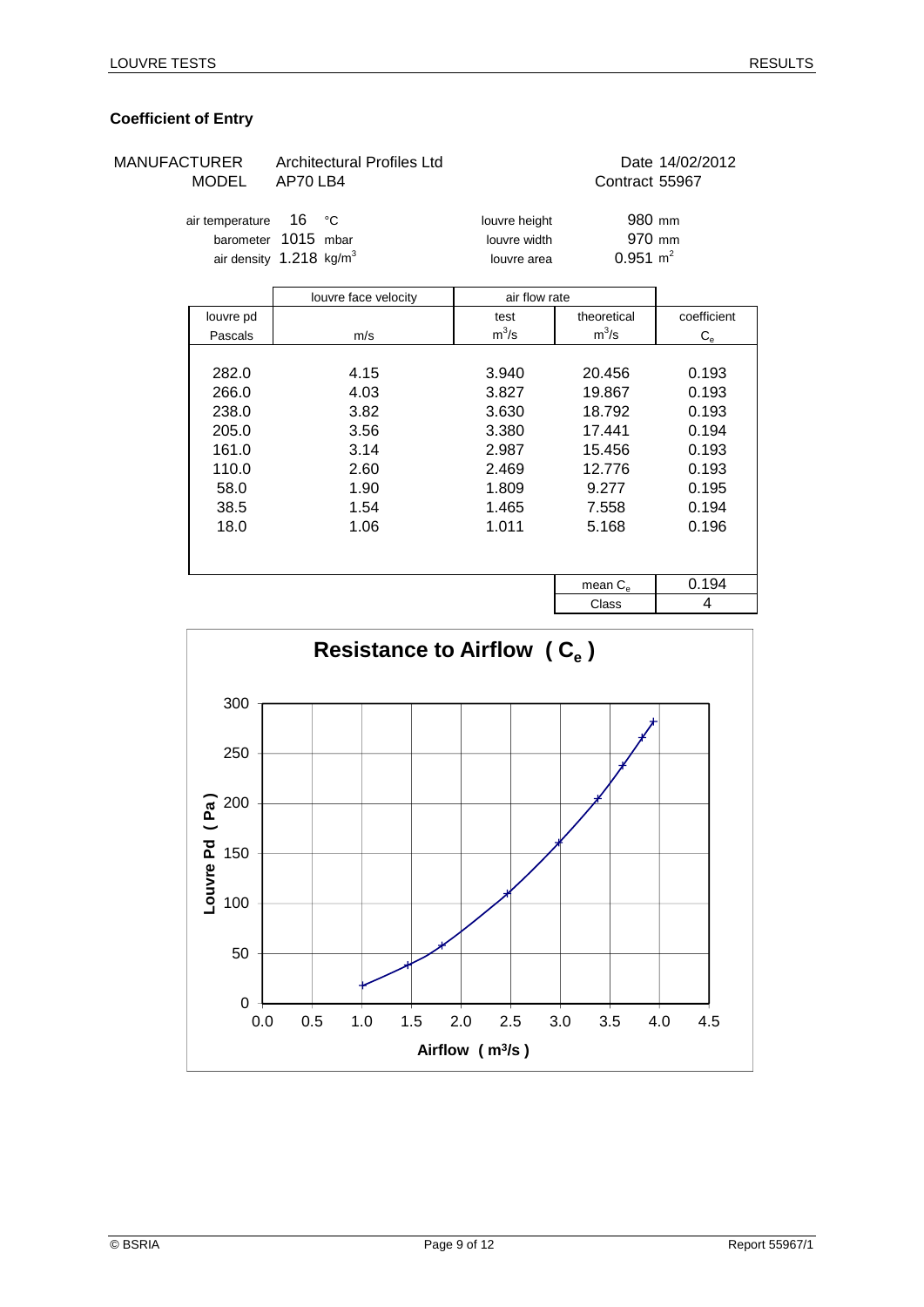# **APPENDIX: A MANUFACTURER'S DRAWING**



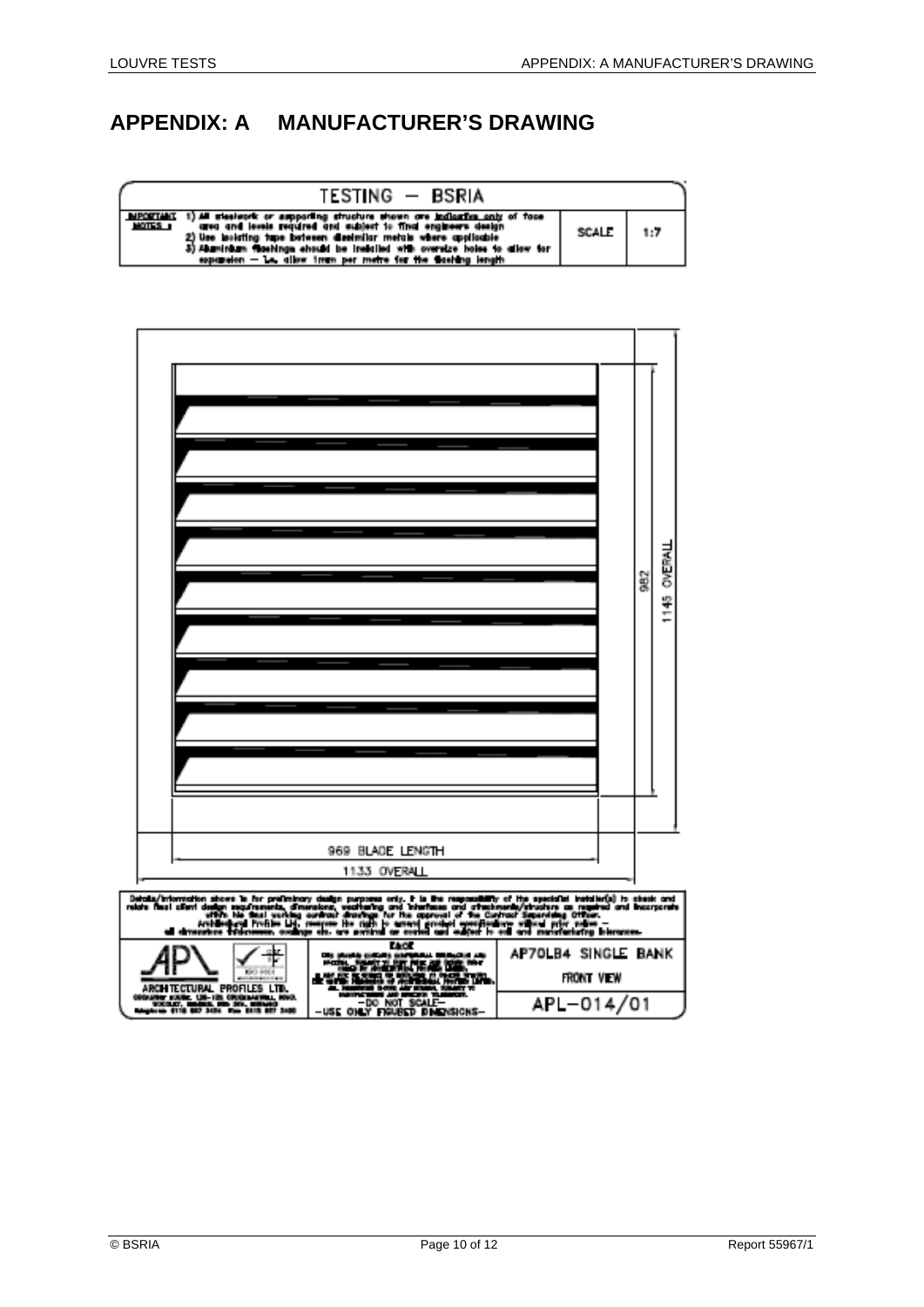